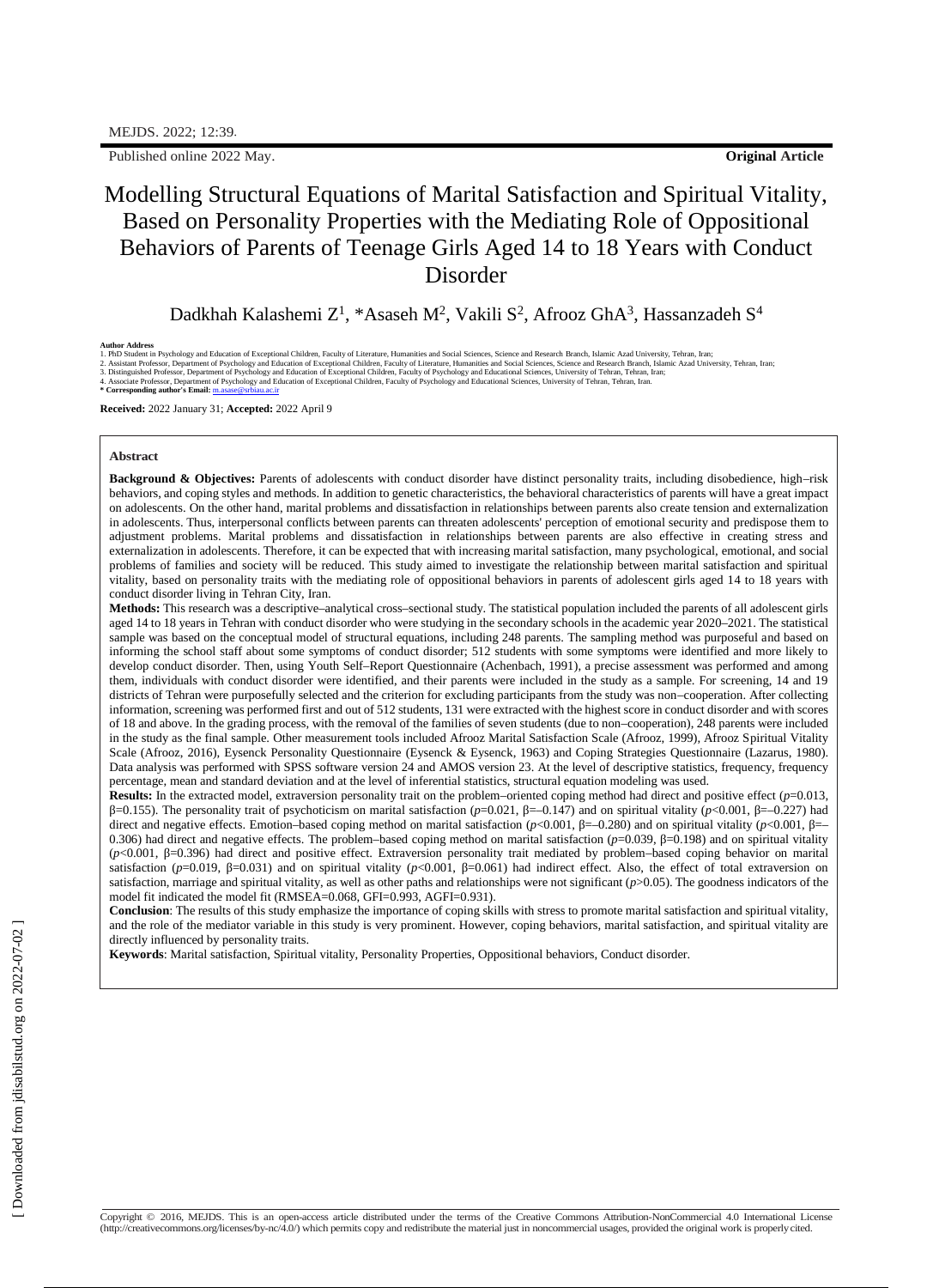انتشار برخط اردیبهشت 1۴۰1 مقاله پژوهشی اصیل

# مدلسازی معادالت ساختاری رضایتمندی زوجیت و نشاط معنوی، براساس ویژگیهای شخصیتی با نقش میانجی رفتارهای مقابلهای والدین نوجوانان دختر 1۴تا1۸سالٔه دارای نشانگان اختالل سلوک

زهره دادخواه کلاشمی'، \*مریم اساسه''، سمیرا وکیلی''، غلامعلی افروز"، سعید حسنزاده''

#### **توضیحات نویسندگان**

. دانشجوی مقطع دکتری رشتٔ روانشناسی و آموزش کودکان استثنایی، دانشکده ادبیاتی و اجتماعی، واحد علوم و تحقیقات، دانشگاه آزاد اسلامی، تهران، ایران؛<br>۱. استادیار گروه روانشناسی و آموزش کودکان استثنایی، دانشکدهٔ ادبیات، ایران اس .<br>۲. استادیار گروه روانشناسی و آموزش کودکان استثنایی، دانشکدهٔ ادبیات، علوم انسانی و اجتماعی، واحد علوم و تحقیقا .۳ استادممتاز گروه روانشناسی و آموزش کودکان استثنایی، دانشکدٔه روانشناسی و علوم تربیتی، دانشگاه تهران، تهران، ایران؛ .۴ دانشیار گروه روانشناسی و آموزش کودکان استثنایی، دانشکدٔه روانشناسی و علوم تربیتی، دانشگاه تهران، تهران، ایران. **\*رایانامٔه نویسندٔه مسئول:** [ir.ac.srbiau@asase.m](mailto:m.asase@srbiau.ac.ir)

**تاریخ دریافت:** 11 بهمن 1۴۰۰؛ **تاریخ پذیرش:** ۲۰ فروردین 1۴۰1

## **چکیده**

**زمینه و هدف:** مشکالت والدین نوجوانان دارای نشانگان اختالل سلوک حاکیاز انواع روشهای مشکلسازی است که اشخاص در پاسخ به موقعیتهای عاطفی خود برای تنظیم هیجانات نامناسب تجربه میکنند. هدف پژوهش حاضر، بررسی ارتباط رضایتمندی زوجیت و نشاط معنوی، براساس ویژگیهای شخصیتی با نقش میانجی رفتارهای مقابلهای در والدین نوجوانان دختر 1۴تا1۸سالٔه دارای نشانگان اختالل سلوک بود.

**روشبررسی:** پژوهش حاضر در زمرٔه پژوهشهای همبستگی برمبنای مدلسازی معادالت ساختاری بود. جامعٔه آماری را والدین نوجوانان دختر 1۴تا1۸سالٔه دارای نشانگان اختلال سلوک شهر تهران در سال تحصیلی ۱۴۰۰ ـ ۱۳۹۹ تشکیل دادند و نمونهٔ آماری ۲۴۸ نفر بودند که با روش نمونهگیری هدفمند انتخاب شدند. ابزارهای اندازهگیری شامل پرسشنامٔه خودگزارشی نوجوانان )آخنباخ، 1۹۹1(، مقیاس رضایتمندی زوجیت افروز )افروز، 1۳۷۸(، مقیاس نشاط معنوی افروز )افروز، 1۳۹۵(، پرسشنامٔه شخصیت آیزنک (آیزنک و آیزنک، ۱۹۶۳) و پرسشنامهٔ راهبردهای مقابلهای (لازاروس، ۱۹۸۰) بود. تحلیل آماری دادهها با روش معادلات ساختاری و با استفاده از نرمافزارهای SPSS و AMOS در سطح معناداری ۰٫۰۵ انجام شد.

**یافتهها:** در مدل استخراجشده، ویژگی شخصیتی برونگرایی بر شیؤه مقابلٔه مسئلهمحور اثر مستقیم و مثبت داشت )۰٫۰1۳=*p* و ۰٫1۵۵=β). ویژگی شخصیتی روانآزردهگرایی بر رضایتمندی زوجیت )۰٫۰۲1=*p* و -۰٫1۴۷=β )و بر نشاط معنوی )۰٫۰۰1<*p* و -۰٫۲۲۷=β )اثر مستقیم و منفی داشت. شیؤه مقابلٔه هیجانمحور بر رضایتمندی زوجیت )۰٫۰۰1<*p* و -۰٫۲۸۰=β )و بر نشاط معنوی )۰٫۰۰1<*p* و -۰٫۳۰۶=β )اثر مستقیم و منفی داشت. شیؤه مقابلٔه مسئلهمحور بر رضایتمندی زوجیت )۰٫۰۳۹=*p* و ۰٫1۹۸=β) و بر نشاط معنوی )۰٫۰۰1<*p* و ۰٫۳۹۶=β )اثر مستقیم و مثبت داشت. ویژگی شخصیتی برونگرایی با میانجیگری رفتار مقابلهای مسئلهمحور بر رضایتمندی زوجیت )۰٫۰1۹=*p* و ۰٫۰۳1=β )و بر نشاط معنوی )۰٫۰۰1<*p* و ۰٫۰۶1=β )اثر غیرمستقیم داشت. شاخصهای نکویی برازش مدل حاکیاز برازش مدل بودند )۰٫۰۶۸**=**RMSEA و .)AGFI**=**۰٫۹۳1 و GFI=۰٫۹۹۳

**نتیجهگیری:** نتایج بر اهمیت تأثیر مهارتهای مقابله با استرس برای ارتقای زضایتندی زوجیت و نشاط معنوی تأکید دارد و نقش متغیر میانجی در این پژوهش بسیار پررنگ است؛ اگرچه رفتارهای مقابلهای، رضایتمندی زوجیت و نشاط معنوی تحتتأثیر مستقیم ویژگیهای شخصیتی قرار دارند. **کلیدواژهها:** رضایتمندی زوجیت، نشاط معنوی، ویژگیهای شخصیتی، رفتارهای مقابلهای، اختالل سلوک.

حق انتشار محفوظ است @ ١٣٩٥، مجله مطالعات ناتواني. اين يك مقاله با دسترسي آزاد است كه تحت مجوز اختيارت غيرتجاري ٢٠٠ بينالمللي (https://creativecommons.org/licenses/by-nc/4.0/deed.fa) بهجله مطالعات ناتواني. اين دعت ماله با منتشر شده استکه به شما اجازه میدهد که مواد منتشر شده در این مقاله را با شرط ارجاع مناسب به نسخٔه اصلی، بهطور غیرتجاری نسخهبرداری و توزیعکنید.

 $\overline{a}$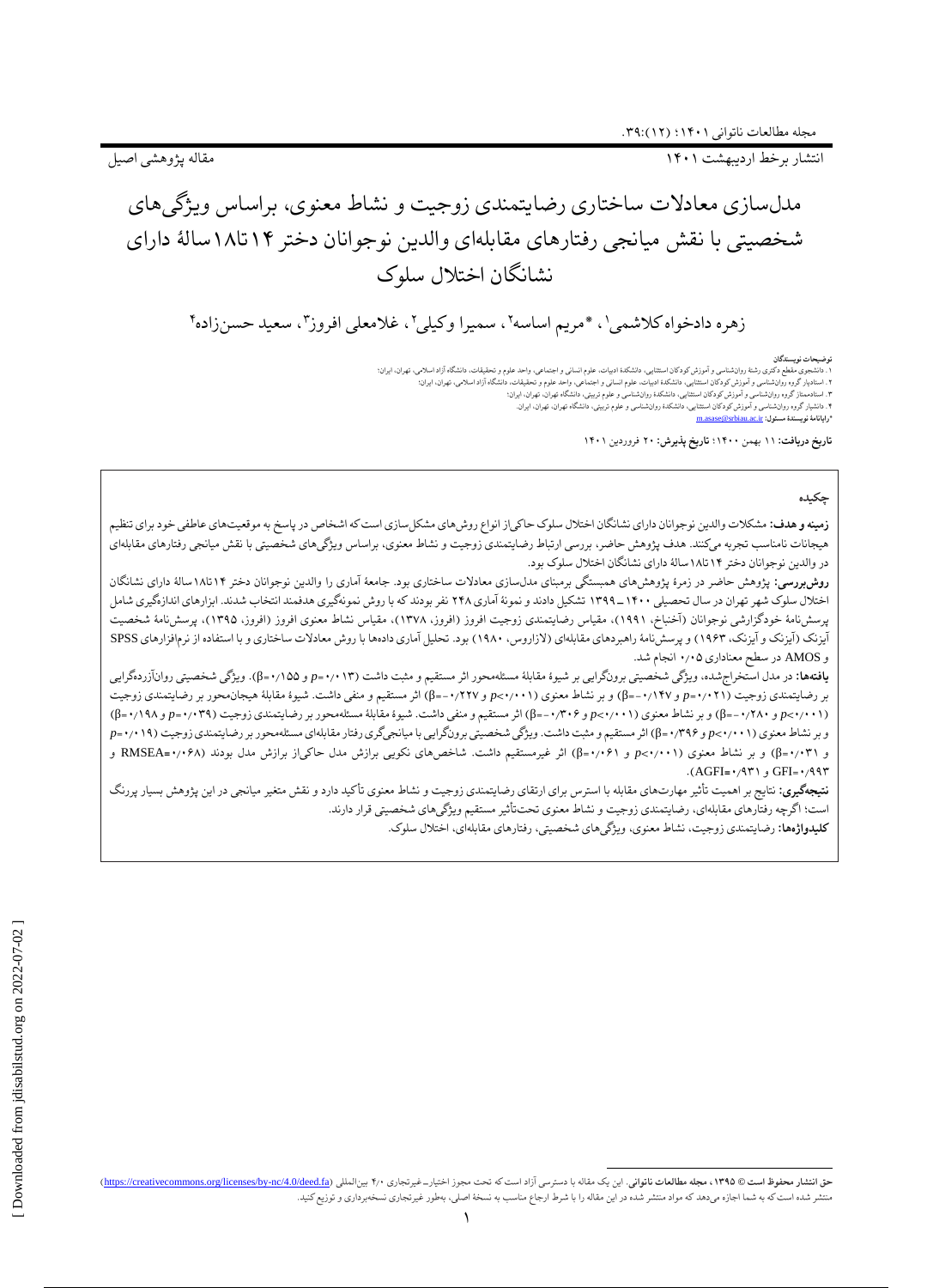## **۱ مقدمه**

یکی از دغدغههای جوامع امروزی پرداختن به مسائل نوجوانان و بهویژه 1 نوجوانان دارای اختاللهای روانشناختی ازجمله اختالل سلوک است. این اختلال از اختلال های رفتاری۲ بسیار رایج است و سلامت روانی فرد را تهدید میکند (۱). اختلال سلوک به مجموعهای از رفتارهای مستمر و مکرر تعبیر میشود که ناقض حقوق دیگران با هنجارهای اجتماعی است )۲(. ازطرفی مشکالت والدین نوجوانان دارای نشانگان اختالل سلوک حاکیاز انواع روشهای مشکلسازی است که اشخاص در پاسخ به موقعیتهای عاطفی خود همچون نبود درک یا نپذیرفتن تجربیات هیجانی و نیز داشتن مجموعهای از راهکارهای نسبتاً محدود و مقابلهجویانه برای تنظیم هیجانات نامناسب تجربه میکنند (۳). سالواتوره و دیک۳ معتقد هستند شناخت والدینی که زمینٔه نشانگان اختالل سلوک نوجوانان را فراهم میآورند، کار سادهای نیست و در شناخت آنها ابهامات زیادی وجود دارد )بهنقل از ۲(. برخی نیز مشکل والدین نوجوانان دارای نشانگان اختالل سلوک را در تنظیم هیجان، رفتارها و استفادٔه نامناسب از روشهای هیجانمحور میدانند )۳(. باتوجه به اهمیت کارکرد متعادل خانواده، شناخت عوامل مرتبط با رضایتمندی زوجیت<sup>؛</sup> که استحکامبخش زندگى خانوادگى است، ضرورى بهنظر مىرسد )۴(.

رضایت از زندگی در بین زن و مرد بهمعنای احساس آرامش، نشاط و رضایت از زندگی مشترک در بین زوجین است )۵(؛ درصورتیکه رضایت زناشویی در بین زوجین وجود نداشته باشد، تعارضها، مشکالت، ناسازگاری و نارضایتی زن و شوهر از زندگی مشترک با یکدیگر میتواند منجربه شکلگیری تعارضها، ناسازگاری و رفتارهای تهاجمی در نوجوانان شود )۶(. رضایت زوجین از زندگی زناشویی، عبارت است از رضایت آنها از خانواده که بهصورت ارزیابی کلی از وضعیت رابطٔه زناشویی مطرح میشود )۷(.

از سوی دیگر، الزمٔه رضایتمندی زوجیت، مشابهت سلیقهها، شناخت ویژگیهای شخصیتی یکدیگر، بهوجودآمدن قواعد رفتاری و تشکیل الگوی خاص مراوده بین زوجین است که در طول زندگی و بهمرور بهوجود میآید )۸(؛ بنابراین ویژگیهای شخصیتی از عوامل مهم اثرگذار بر رضایتمندی زوجیت محسوب میشود )۷(.

5 پژوهشگران بهدلیل محوریبودن خُلقوخوی مثبت، نشاط معنوی را بهعنوان یکی از شاخصهای کلیدی بهزیستی میدانند که تأثیرات مثبت زیادی بر کاهش استرس و افسردگی، آشفتگی روانی، بهبود وضعیت سالمت، تابآوری روانی و موفقیت در محیط کار دارد )۹(. نوجوانان دارای اختالل سلوک بهشدت درمعرض طرد خانواده، همساالن و افزایش 6 رفتارهای پرخاشگرانه و تهاجمی قرار دارند و آمادٔه ابتال به اختالالت خُلقی متعدد، مصرف مواد<sup>ر</sup> و اختلال شخصیت ضداجتماعی^ در بزرگسالی هستند )1۰(. افرادی که احساس نشاط زیادی دارند، از آرامش بیشتری

 $\overline{a}$ 

برخوردار هستند و بهتر میتوانند احساسات خود را تنظیم کنند و در مواجهه با آنها توانایی بیشتری دارند؛ همچنین مسائل و مشکالت را بهتر میپذیرند )11(. درواقع ایجاد نشاط معنوی در زوجین، میتواند بر حاالت روحی و روانی نوجوانان تأثیر بسیاری بگذارد و زمینهساز سالمت جسمی، روانی و ایجاد رضایتمندی در کل خانواده و ارتقای بهداشت روان در خانواده شود )1۲(؛ بنابراین بهنظر میرسد، یکی از راهکارهای ارتقای بهداشت روانی خانواده ایجاد نشاط معنوی است که بر حاالت روحی و روانی نوجوانان نیز تأثیر بسزایی دارد.

رفتارهای مقابلهای<sup>۹</sup>، استراتژیهای رفتاری و شناختی هستند که افراد برای مقابله با دو بُعد عاطفی و کارکردی از استرس و موقعیتهای فشارزا استفاده میکنند )1۳(. مقابله، ترکیبی از روشهای بهکارگرفتهشده در رویارویی با موقعیتهای استرسزا است )1۴(. استراتژیهای مقابله آن دسته از تالشهای شناختی و رفتاری فرد است که بهمنظور کاهش استرسهای درونی یا بیرونی بهکار میرود. به بیان دیگر، مقابله تالشی است که با هدف کنترل و غلبه بر مقتضیات و وقایع بحرانی صورت میگیرد. این مقتضیات مبین چالش، تهدید، خطر، صدمه یا حتی منفعتی برای فرد است )1۵(.

در تبیین اهمیت و ضرورت پژوهش باید گفت، متغیرهای پژوهش از اهمیت زیادی برخوردار هستند. به عبارت دیگر پرداختن به مسائل نوجوانان و بهویژه نوجوانان دارای اختاللهای روانشناختی ازجمله اختالل سلوک یکی از دغدغههای جوامع امروزی است )1(. همچنین باتوجه به اهمیت کارکرد متعادل خانواده، شناخت عوامل مرتبط با رضایتمندی زوجیت که استحکامبخش زندگى خانوادگى است، ضرورى بهنظر مىرسد )۴(. ازطرفی نشاط معنوی بهعنوان یکی از شاخصهای کلیدی بهزیستی شناخته شده است که تأثیرات مثبت زیادی بر کاهش استرس و افسردگی، آشفتگی روانی، بهبود وضعیت سالمت، تابآوری روانی و موفقیت در محیط کار دارد )۹(. در اهمیت رفتارهای مقابلهای همین بس که کاربرد آنها بهمنظور کاهش استرسهای درونی یا بیرونی است )1۵(.

پژوهشهای انجامشده در این زمینه، به تبیین روابط بین متغیرها بهشکلی که در پژوهش حاضر بررسی شد، نپرداخته و در این زمینه خأل پژوهشی مشهود است؛ برای نمونه میتوان به پژوهشهای کمربیگی و کمربیگی (۴)، صدیقی و همکاران (۷) و ترقیجاه و همکاران (۸) اشاره کرد. مرور مطالعات پیشین نشان میدهد، روابط بین متغیرهای مذکور در پژوهشهای مختلفی بهصورت مجزا و خرد بررسی شده است؛ اما تاکنون مدلی نسبتاً جامع براساس معادالت ساختاری و با ترکیب خاصی از متغیرها مدنظر قرار نگرفته است. بر این اساس بهنظر میرسد، ترکیب متغیرها هرچه جامعتر باشد، بهدلیل درنظرگرفتن خطاهای آماری، تبیین دقیقتری از روابط بین متغیرها بهدست خواهد آمد. همچنین شناخت مناسب مشکالت و تواناییهای والدین نوجوانان دارای نشانگان اختالل سلوک موضوعی است که اطالعات

8 . Antisocial Personality Disorder

<sup>&</sup>lt;sup>1</sup>. Conduct Disorder

<sup>2</sup> . Behavioral disorders

<sup>3</sup> . Salvatore & Dick

<sup>4</sup> . Marital satisfaction

<sup>5</sup> . Spiritual vitality

<sup>6</sup> . Mood disorders

<sup>7</sup> . Substance use

<sup>&</sup>lt;sup>9</sup>. Oppositional behaviors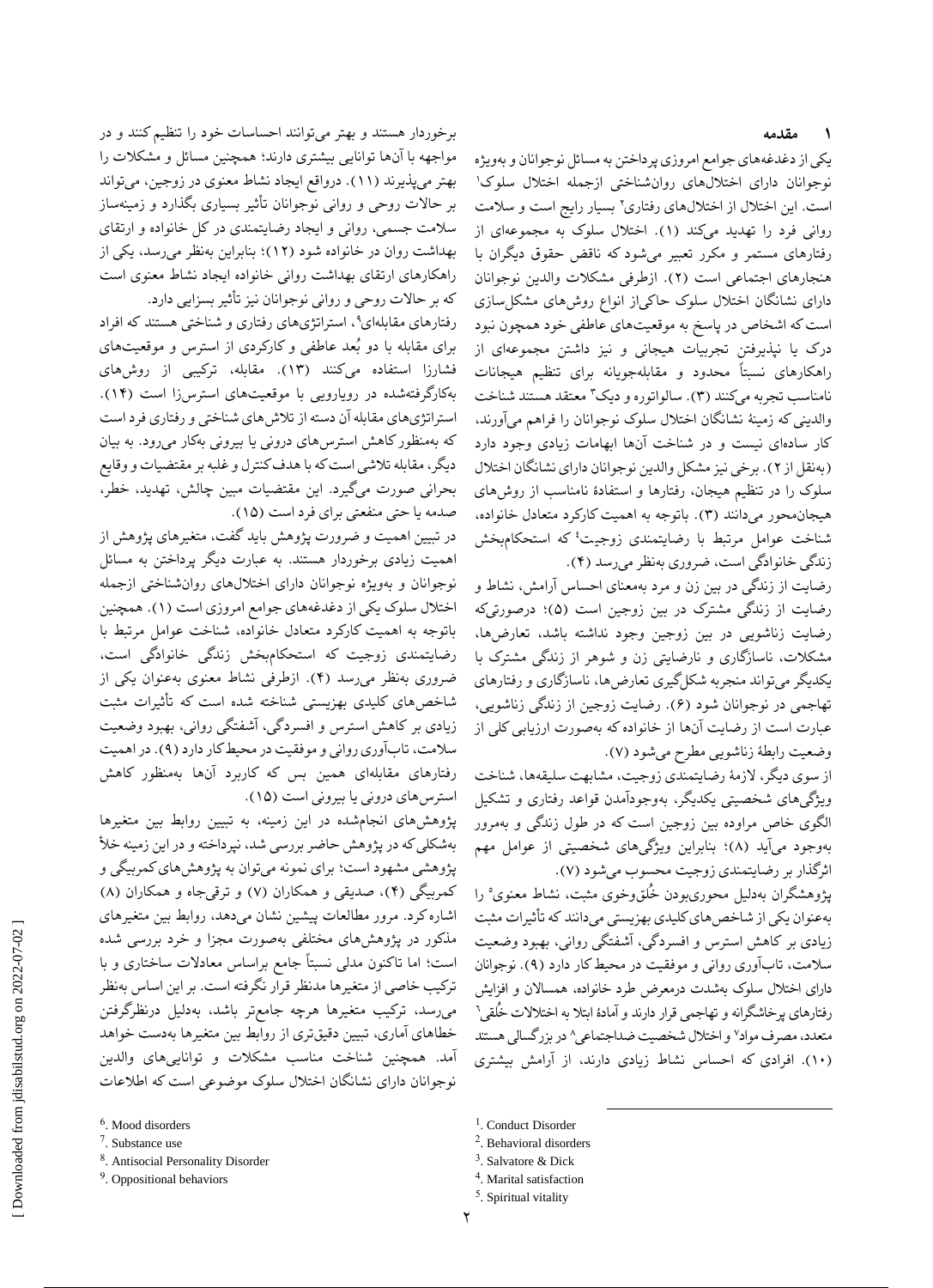سودمندی را در اختیار جامعٔه علمی قرار میدهد. باتوجه به آنچه بیان شد، هدف پژوهش حاضر، بررسی روابط رضایتمندی زوجیت و نشاط معنوی، براساس ویژگیهای شخصیتی با نقش میانجی رفتارهای مقابلهای در والدین نوجوانان دختر 1۴تا1۸سالٔه دارای نشانگان اختالل سلوک برمبنای روش مدلسازی معادالت ساختاری بود.

# **2 روشبررسی**

پژوهش حاضر در زمرٔه پژوهشهای همبستگی برمبنای مدلسازی معادالت ساختاری بود که با ارائٔه مدلی مفهومی )شکل 1( اجرا شد. در پژوهش حاضر جامعٔه آماری را والدین نوجوانان دختر 1۴تا1۸سالٔه شهر تهران در سال تحصیلی 1۳۹۹-1۴۰۰ تشکیل دادند که براساس غربالگری، نوجوانان آنها دارای نشانگان اختالل سلوک بودند. حجم نمونه براساس تعداد پارامتر آزاد )1۶( محاسبه شد که طبق مدل مفهومی )شکل 1( هفت پارامتر برای هفت متغیر و درنظرگرفتن یک پارامتر خطا برای هر متغیر، چهارده پارامتر آزاد در نظر گرفته شد. بر این اساس حداقل نمونه هفتاد نفر (نسبت یک به پنج) و با درنظرگرفتن حد متوسط )نسبت یک به ده( نمونه معادل 1۴۰ نفر خواهد بود )1۶(؛ اما برای پیشگیری از کمبودن نمونه بهاحتمال نرمالنبودن برخی 1 متغیرها، حجم نمونه ۲۵۰ نفر در نظر گرفته شد. طبق نظر مولر ، با افزایش حجم نمونه مشکل نرمالنبودن متغیرها جبران میشود )بهنقل از 1۶(. درنهایت با ریزشی جزئی، حجم نمونهای معادل با ۲۴۸ نفر از والدین وارد تحلیل شد. روش نمونهگیری هدفمند بود و براساس آگاهکردن کادر آموزشی مدارس از برخی نشانگان اختالل سلوک، تعداد ۵1۲ نفر از دانشآموزان دارای برخی نشانگان و با احتمال بیشتر برای ابتال به اختالل سلوک، شناسایی اولیه شدند. سپس با استفاده از پرسشنامهٔ خودگزارشی نوجوانان<sup>٬</sup> (۱۷) سنجش دقیق صورت گرفت و از میان آنها، افراد دارای اختالل سلوک شناسایی شدند و در ادامه والدین آنها بهعنوان نمونٔه بررسیشده، وارد مطالعه شدند. بهمنظور غربالگری دو منطقٔه چهارده و نوزده از شهر تهران بهصورت هدفمند انتخاب شد و معیار خروج شرکتکنندگان از پژوهش، همکارینکردن بود. پس از جمعآوری اطالعات، ابتدا برای غربالگری اقدام صورت گرفت و از میان ۵1۲ دانشآموز، 1۳1 نفر با نمرٔه بیشتر در اختالل سلوک و دارای نمرات 1۸ و بیشتر، استخراج شدند. در روند نمره ٔ گذاری با حذف خانواده هفت نفر دانشآموز )بهدلیل همکارینکردن)، ۲۴۸ نفر از والدین بهعنوان نمونهٔ نهایی وارد مطالعه شدند.

مالحظات اخالقی رعایتشده در پژوهش حاضر به این شرح بود: به تمامی شرکتکنندگان در همٔه مراحل توضیحات الزم دربارٔه پژوهش ارائه شد و پس از جلب رضایت آنها، اقدام برای اجرا صورت گرفت؛ این افراد بهترتیب اجرا، کادر همکاریکننده از مدارس، دانشآموزان در مرحلٔه غربالگری و والدین در مرحلٔه سنجش اصلی بودند؛ همچنین به

آزمودنیها خاطرنشان شد، تمامی اطالعات آنها محرمانه میماند و حریم خصوصی آنان کامال رعایت میشود.

برای سنجش متغیرهای بررسیشدٔه پژوهش از پنج پرسشنامٔه استاندارد استفاده شد.

**-**پرسشنامٔه خودگزارشی نوجوانان: این پرسشنامه در سال 1۹۹1 توسط آخنباخ برای سنین 11تا1۸ سال تدوین شد )1۷(. این پرسشنامه 11۲ سؤال دارد که پانزده سؤال آن برای سنجش اختالل سلوک بهکار میرود. آزمودنیها میزان وضعیت رفتاری خود را در سؤال مدنظر با اعداد )صفر، ،1 ۲( مشخص میکنند و نمرات آنها از مجموع این امتیازات در بازٔه بین صفر تا ۳۰ بهدست میآید. نمرٔه بیشتر از 1۸ حاکیاز اختالل سلوک است )1۷(. در نسخٔه اصلی پرسشنامه روایی پرسشنامه با استفاده از تحلیل عاملی تأییدی با مقدار ریشٔه میانگین خطای برآورد (RMSEA)۳ کوچکتر از ۰٫۰۵ به تأیید رسید و پایایی مقیاس اختالل سلوک ازطریق آلفای کرونباخ معادل ۰٫۷۰ گزارش شد )1۷(. در داخل کشور نیز روایی پرسشنامه توسط حبیبی و همکاران، با استفاده از تحلیل عاملی تأییدی با مقدار ریشٔه میانگین خطای برآورد، کوچکتر از ۰٫۰۵ به تأیید رسید و پایایی مقیاس اختلال سلوک ازطریق آلفای کرونباخ معادل ۰٫۷۶تعیین شد (۱۸).

: این مقیاس در سال 1۳۷۸ 4 **-**مقیاس رضایتمندی زوجیت افروز توسط افروز تهیه شد )بهنقل از 1۹( و محبی و همکاران ویژگیهای روانسنجی آن را در سال 1۳۹۵ بررسی کردند )1۹(. این مقیاس 11۰ سؤال دارد که مطابق با فرهنگ ایران تدوین شده و شامل ده خردهمقیاس است. نمرهگذاری بهصورت کامالً مخالفم=1 تا کامالً موافقم=۵ انجام میشود و آزمودنی نمراتی بین 11۰تا۵۵۰ کسب میکند. نمرات بیشتر حاکیاز رضایتمندی زوجیت بیشتر است )1۹(. پایایی مقیاس با استفاده از آلفای کرونباخ ۰٫۹۹گزارش شد و مقیاس از روایی صوری و محتوایی خوبی برخوردار است؛ همچنین روایی مالکی آن با مقیاس رضایت زناشویی انریچ ۰٫۴۴ بهدست آمد )1۹(. : مقیاس نشاط معنوی در سال 1۳۹۵ 5 **-**مقیاس نشاط معنوی افروز توسط افروز تهیه شد )بهنقل از ۲۰( و دهداری و همکاران آن را هنجاریابی کردند )۲۰(. این مقیاس شامل شصت پرسش و دارای دو خردهمقیاس باورها، احساس و رفتار و نقطٔه برش نمرات کل معادل ۶۰ است. پاسخها بهصورت چهارگزینهای است که بهشکل کامالً مخالفم=1 تا کامالً موافقم=۴ نمرهگذاری میشود. آزمودنی نمراتی بین ۶۰تا۲۴۰ کسب میکند و نمرات بیشتر حاکیاز نشاط معنوی بیشتر است )۲۰(. برای تعیین روایی، همبستگی نمرٔه کل با تکتک سؤالهای تشکیلدهندٔه مقیاس در دامنٔه ۰٫۴۵تا۰٫۸۳ بود. همچنین روایی محتوایی این ابزار زیر نظر چند کارشناس به تأیید رسید. در

محاسبٔه پایایی مقدار آلفای کرونباخ ۰٫۷۷ محاسبه شد )۲۰(. -پرسشنامٔه شخصیت آیزنک:<sup>6</sup> این پرسشنامه توسط آیزنک و آیزنک در سال 1۹۶۳ طراحی شد )۲1(. نسخٔه نودسؤالی بزرگساالن، ابعاد شخصیت برونگرایی، روانآزردهگرایی و روانگسستهگرایی را

 $\overline{a}$ 

<sup>4</sup> . Afrooz Marital Satisfaction Scale

<sup>5</sup> . Afrooz Spiritual Vitality Scale

<sup>6</sup>. Eysenck Personality Questionnaire (EPQ)

<sup>&</sup>lt;sup>1</sup>. Muller

<sup>&</sup>lt;sup>2</sup>. Youth Self-Report Questionnaire (YSR)

<sup>&</sup>lt;sup>3</sup>. Root mean square error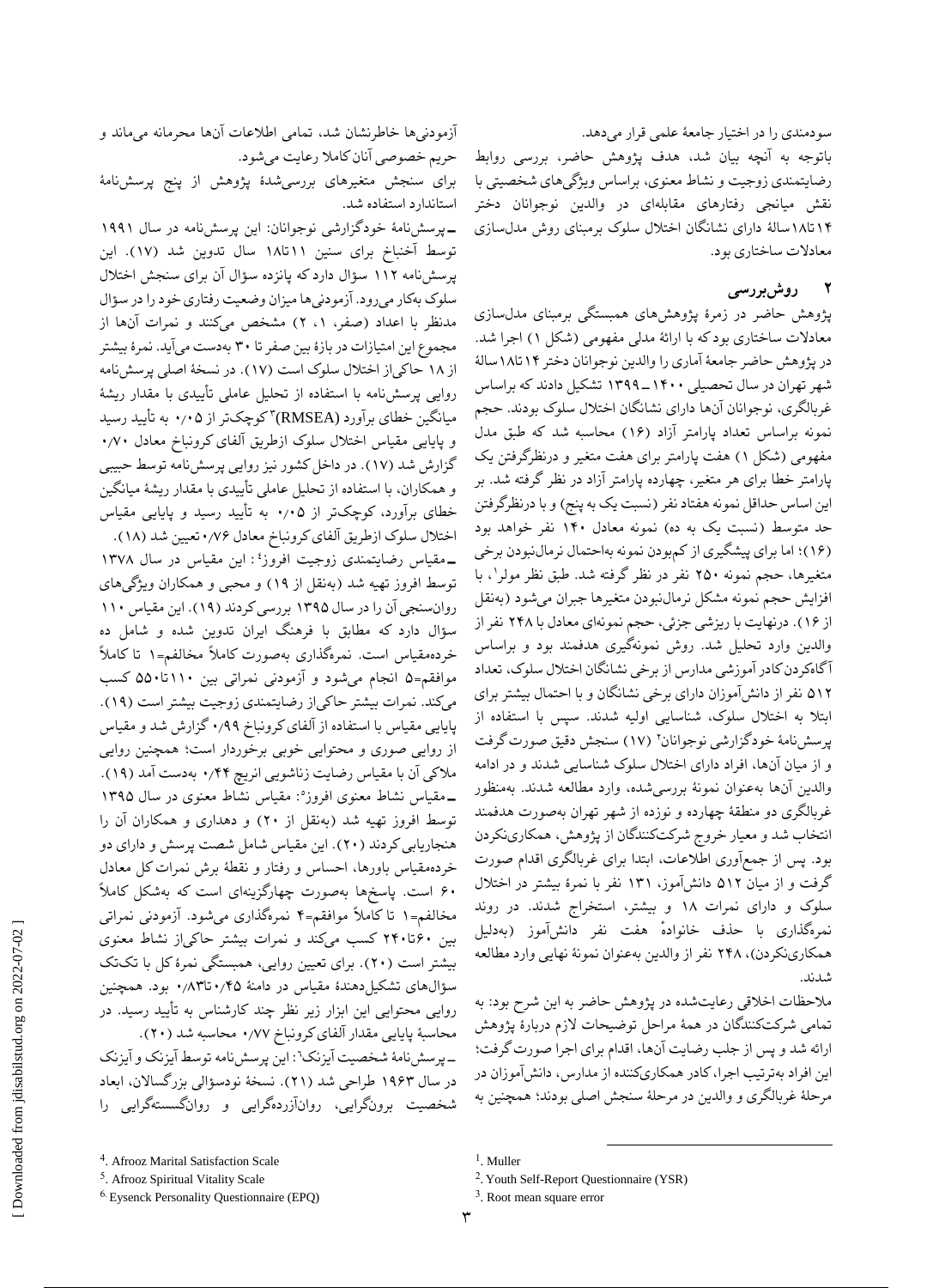میسنجد. بهمنظور نمرهگذاری، به جواب بلی نمرٔه صفر و به جواب خیر نمرٔه یک تعلق میگیرد و در تعدادی از سؤاالت نیز بهشکل معکوس عمل میشود. نمرات بیشتر حاکیاز برونگرایی، روانآزردهگرایی و روانگسستهگرایی بیشتر است )۲1(. آیزنک و آیزنک در بررسی روایی پرسشنامه، با روش تحلیل عاملی اکتشافی، سه عامل برونگرایی، روانآزردهگرایی و روانگسستهگرایی را بهدست آورد و ضریب پایایی درونی (آلفای کرونباخ) را بین ۰٫۸۶تا۰٫۸۸ گزارش کرد )۲1(. در داخل کشور کاویانی و همکاران، روایی پرسشنامه را با روش بازآزمایی با فاصلٔه زمانی یک ماه برای افراد عادی در مؤلفههای برونگرایی، روانآزردهگرایی و روانگسستهگرایی از ۰٫۷۳تا۰٫۸۴ 1 بهدست آوردند و نتایج تحلیل عاملی نیز با مقدار ۰٫۸۴۶=KMO حاکیاز اشباع پرسشنامه در سه عامل برونگرایی، روانآزردهگرایی و روانگسستهگرایی بود. در اعتباریابی نیز ضرایب آلفای کرونباخ

> مؤلفهها را بین ۰٫۶۵تا۰٫۸۵ گزارش کردند (۲۲). **-**پرسشنامٔه راهبردهای مقابلهای:<sup>۲</sup> این پرسشنامه توسط الزاروس در سال 1۹۸۰ ارائه شد )1۵(. این پرسشنامه شامل ۶۶ سؤال است که دو راهبرد مقابلهای مسئلهمحور و هیجانمحور را میسنجد. برای نمرهگذاری امتیاز گزینههای اصلاً استفاده نکردهام (صفر)، بعضی اوقات استفاده کردهام (یک)، معمولاً از آن استفاده میکنم (دو) و بهمیزان زیادی از آن استفاده میکنم )سه(، باهم جمع میشود و هرکدام از راهبردهای مسئلهمحور و هیجانمحور که نمرٔه بیشتری داشته باشد،

راهبرد مقابلهای غالب آزمودنی است )1۵(. الزاروس و فولکمن روایی پرسشنامه را با استفاده از روش بازآزمایی با فاصلٔه چهار هفته بین ۰٫۵۹تا۰٫۸۳گزارش کردند و اعتبار آن را بهروش همسانی درونی برای راهبردهای مسئلهمحور ۰٫۷۵ و برای راهبردهای هیجانمحور ۰٫۶1 بهدست آوردند )1۵(. در داخل کشور این پرسشنامه اولینبار توسط آقایوسفی و همکاران ترجمه شد و ویژگیهای روانسنجی آن بررسی شد و روایی پرسشنامه بهروش تحلیل عاملی تأییدی با مقدار ریشٔه میانگین خطای برآورد، کوچکتر از ۰٫۰۵ به تأیید رسید؛ همچنین پایایی آن با ضریب آلفای کرونباخ برای راهبردهای مسئلهمحور ۰٫۶1 و برای راهبردهای هیجانمحور ۰٫۸۰گزارش شد )۲۳(.

طبق مطالعات انجامشده، ابتدا برای طراحی مدل مفهومی پژوهش، اقدام صورت گرفت )شکل 1(. تجزیهوتحلیل دادهها با نرمافزارهای SPSS نسخٔه ۲۴ و AMOS نسخٔه ۲۳ انجام پذیرفت. در سطح آمار توصیفی از فراوانی، درصد فراوانی، میانگین و انحراف معیار و در سطح آمار استنباطی از مدلسازی معادالت ساختاری و تحلیل مسیر بههمراه کاربرد شاخصهای برازش ریشٔه میانگین خطای برآورد، ۳ شاخص نکویی برازش )GFI) و شاخص نکویی برازش تعدیلشده (AGFI)<sup>؛</sup> استفاده شد. شایان ذکر است، شاخص ریشهٔ میانگین خطای برآورد بین ۰٫۰۵تا۰٫۰۸ و شاخصهای GFI و AGFI باید بزرگتر از ۰٫۹ باشد )1۶(. همچنین آزمونهای آماری در سطح اطمینان ۹۵درصد اجرا شد.



شکل .1 مدل مفهومی ارتباط رضایتمندی زوجیت و نشاط معنوی با ویژگیهای شخصیتی با نقش میانجی رفتارهای مقابلهای

در مدل مفهومی )شکل 1(، ویژگیهای شخصیتی متغیر مستقل و دو متغیر رضایتمندی زوجیت و نشاط معنوی متغیرهای وابسته هستند و رفتارهای مقابلهای نیز متغیر میانجی است.

## **۳ یافتهها**

در پژوهش حاضر ۵۰ نفر (۴۰٫۳درصد) از آزمودنیها، از منطقهٔ

چهارده تهران و ۷۴ نفر )۵۹٫۷درصد( از منطقٔه نوزده بودند. همچنین ۳۳ نفر )۲۶٫۶درصد( از فرزندان آزمودنیها )نوجوانان دارای اختالل سلوک) در دورهٔ متوسطهٔ اول و ۹۱ نفر (۷۳٫۴درصد) در دورهٔ متوسطهٔ دوم مشغول به تحصیل بودند که از بین آنها ۲۰ نفر (۱۶/۱درصد) در پایهٔ هشتم، ۱۳ نفر (۱۰٫۵درصد) در پایهٔ نهم، ۲۷ نفر (۲۱٫۸درصد) در پایهٔ دهم، ۲۴ نفر (۱۹٫۳درصد) در پایهٔ یازدهم و ۴۰ نفر

4 . Adjusted goodness of fit index

 $\overline{a}$ 

<sup>&</sup>lt;sup>3</sup>. Goodness of fit index

<sup>&</sup>lt;sup>1</sup>. Kaiser-Meyer-Olkin

<sup>2</sup>. Coping Strategies Questionnaire (CSQ)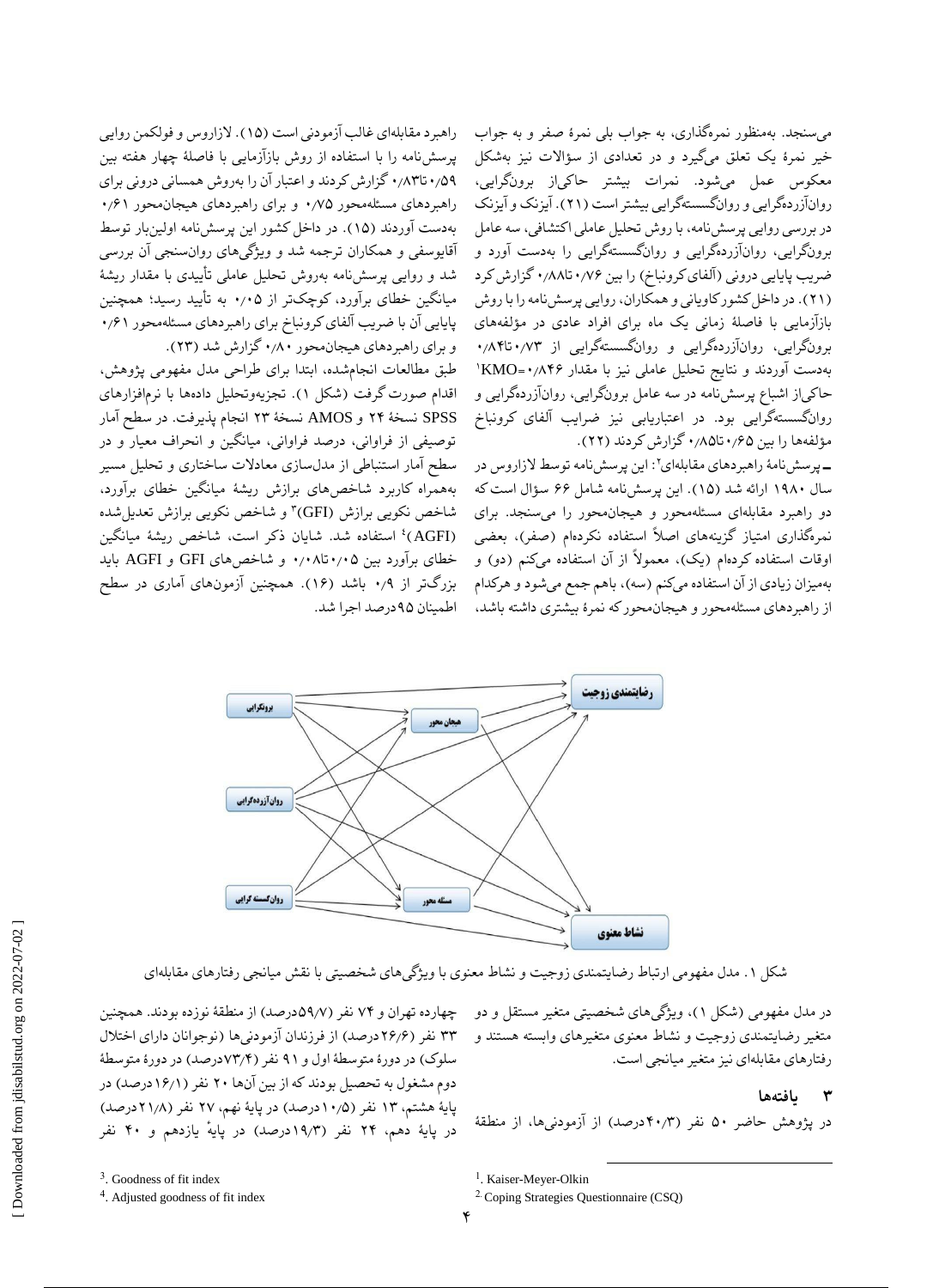نفر )۲۵درصد( دیپلم، ۶ نفر )۴٫۸درصد( فوقدیپلم، ۴ نفر )۳٫۲درصد( لیسانس و 1 نفر )۰٫۸درصد( فوقلیسانس داشتند. میانگین و انحراف معیار نمرات رضایتمندی زوجیت والدین، نشاط

(۳۲/۳درصد) در پایهٔ دوازدهم، قرار داشتند. حداقل و حداکثر تعداد مسمچنین ۸۲ نفر (۶۶٫۱درصد) از پدران تحصیلات کمتر از دیپلم، ۳۱ فرزندان خانواده 1و ۶ نفر با میانگین ۳٫۲ نفر و میانگین و انحراف معیار سن فرزندان 1۶٫۴1±1٫۴۴ سال، سن مادران ۴۳٫۶۳±1٫۷۸ سال و سن پدران ۴۷٫۳۲±1٫۶۷ سال بود. بهعالوه ۷۵ نفر (۶۰٫۵درصد) از مادران تحصیلات کمتر از دیپلم، ۴۲ نفر ً معنوی والدین، رفتارهای مقابلهای و ویژگیهای شخصیتی در جدول (۳۳٫۹درصد) دیپلم، ۴ نفر (۳٫۲درصد) فوقدیپلم، ۲ نفر ۱ درج شده|ست. (۱٫۶درصد) لیسانس و ۱ نفر (۰٫۸درصد) فوق لیسانس داشتند.

| آزمون كولموگروفاسميرنف              |                                         | انحراف معيار             | ميانگين | متغيرها         |                   |  |
|-------------------------------------|-----------------------------------------|--------------------------|---------|-----------------|-------------------|--|
| مقدار احتمال                        | آمارهٔ K-S                              |                          |         |                 |                   |  |
| $\langle \cdot/\cdot \cdot \rangle$ | $\cdot$ / \ \ $\wedge$                  | $\Lambda \frac{1}{0}$    | 99/0    | رضايتمندى زوجيت |                   |  |
| $\langle \cdot/\cdot \cdot \rangle$ | $\cdot$ / $\cdot$ YA                    | $Y \frac{1}{T}$          | ۰٫۲ م   | نشاط معنوى      |                   |  |
| <*/* * \                            | $\cdot/17$                              | $\Upsilon/\cdot$ )       | 9/1     | برونگرايي       |                   |  |
| $\langle \cdot/\cdot \cdot \rangle$ | $\cdot/\cdot$ ۳                         | 7/70                     | ۱۱/۳    | روانآزردهگرایی  | ويژگىهاي شخصيتي   |  |
| $\langle \cdot/\cdot \cdot \rangle$ | $\cdot$ /۱۲۰                            | ۱۶/۱۶                    | ٩       | روانگسستهگرایپی |                   |  |
| $\cdot$ /۲ $\cdot$                  | $\cdot$ , $\cdot$ $\cdot$ $\cdot$       | $\cdot$ / $\vee$ $\star$ | ۱٬۷     | هيجانمحور       |                   |  |
| $\cdot$ /۲ $\cdot$                  | $\cdot$ / $\cdot$ $\uparrow$ $\uparrow$ | $\cdot$ ۴۵               | ۱٬۵     | مسئلەمحور       | رفتارهاي مقابلهاي |  |

جدول ۱. شاخص های گرایش مرکزی و پراکندگی متغیرهای بررسی شده

شکل ،۲ مدل دارای برازش را نشان میدهد. متغیرهای مدل زیر بهترتیب عبارت بود از: ویژگی شخصیتی برونگرایی؛ ویژگی شخصیتی روانآزردهگرایی؛ ویژگی شخصیتی روانگسستهگرایی؛ رفتارهای مقابلهای هیجانمحور؛ رفتارهای مقابلهای مسئلهمحور؛ رضایتمندی زوجیت؛ نشاط معنوی. در این مدل، شانزده مسیر مستقیم مشاهده

عالوهبر یافتههای توصیفی، در یافتههای استنباطی، نتایج آزمون برخوردار بود. کولموگروفاسمیرنف نشان داد، تنها دو متغیر رفتارهای مقابلهای هیجانمحور و مسئلهمحور از دادههای نرمال برخوردار بود )۰٫۲۰۰=*p* )و نمرات سایر متغیرها نرمال نبود )۰٫۰۰1<*p*( )جدول 1(. همچنین در بررسی شاخصهای نکویی برازش مدل، شاخص ۰٫۰۶۸**=**RMSEA بهدست آمد که بین ۰٫۰۵تا۰٫۰۸ و مطلوب بود. شاخص ۰٫۹۹۳=GFI و شاخص ۰٫۹۳1**=**AGFI محاسبه شد که میشود که هفت مسیر آن معنادار است )جدول ۲(. بزرگتر از ۰٫۹ و مطلوب بود؛ بنابراین مدل حاصل، از برازش مناسب



شکل ۲. مدل برازش شده با ضرایب استاندارد برای ارتباط رضایتمندی زوجیت و نشاط معنوی، با ویژگیهای شخصیتی با نقش میانجی رفتارهای مقابلهای

طبق نتایج ذکرشده در جدول ۲، در مدل استخراج شده، برآورد اثر مستقیم و مثبت ویژگی شخصیتی برونگرایی بر شیوهٔ مقابلهٔ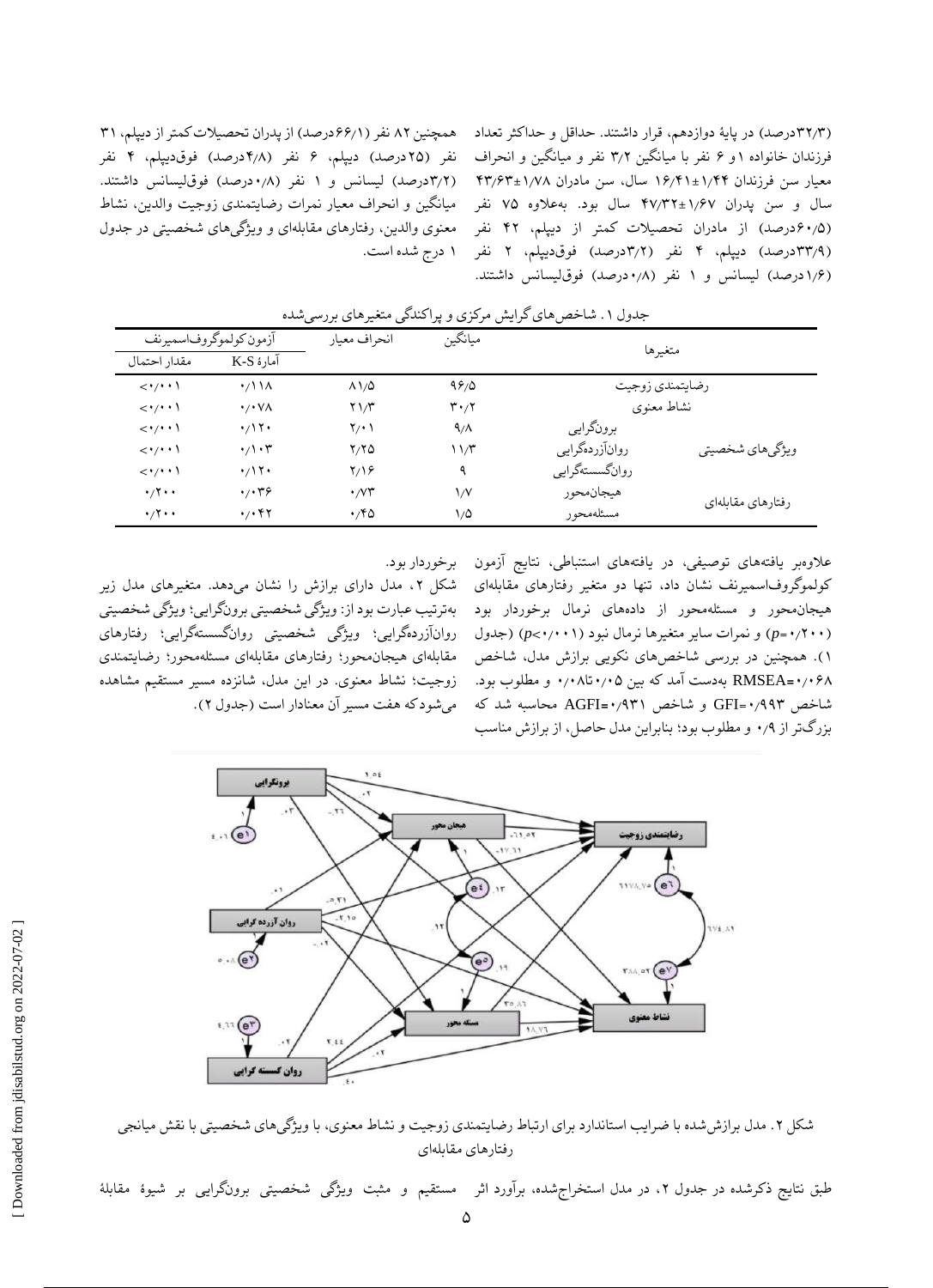زوجیت برابر با )۰٫۰۳۹=*p*، ۰٫1۹۸=β )و بر نشاط معنوی برابر با )۰٫۰۰1<*p*، ۰٫۳۹۶=β )محاسبه شد. برآورد اثر غیرمستقیم ویژگی شخصیتی برونگرایی با میانجیگری رفتار مقابلهای مسئلهمحور بر رضایتمندی زوجیت )۰٫۰1۹=*p*، ۰٫۰۳1=β )و بر نشاط معنوی )۰٫۰۰1<*p*، ۰٫۰۶1=β )بهدست آمد. اثر کل برونگرایی بر رضایتمندی زوجیت و نشاط معنوی و نیز باقی مسیرها و روابط معنادار نبود (جدول ۲).

مسئلهمحور برابر با )۰٫۰1۳=*p*، ۰٫1۵۵=β )بهدست آمد. برآورد اثر مستقیم و منفی ویژگی شخصیتی روانآزردهگرایی بر رضایتمندی زوجیت برابر با )۰٫۰۲1=*p*، -۰٫1۴۷=β )و بر نشاط معنوی برابر با )۰٫۰۰1<*p*، -۰٫۲۲۷=β )بود. برآورد اثر مستقیم و منفی شیؤه مقابلٔه هیجانمحور بر رضایتمندی زوجیت برابر با )۰٫۰۰1<*p*، -۰٫۲۸۰ =β )و بر نشاط معنوی برابر با )۰٫۰۰1<*p*، -۰٫۳۰۶=β )بهدست آمد. برآورد اثر مستقیم و مثبت شیؤه مقابلٔه مسئلهمحور بر رضایتمندی

| مقدار<br>احتمال                         | آمارهٔ T                                     | خطاي معيار                      | ضريب مسير<br>استانداردشده         | ضريب مسير                         | اثرات مستقيم، غيرمستقيم وكل                                                         |
|-----------------------------------------|----------------------------------------------|---------------------------------|-----------------------------------|-----------------------------------|-------------------------------------------------------------------------------------|
| $\cdot$ /0۴.                            | $\cdot$ /۶۱۳                                 | $\mathbf{Y}/\Delta\,\mathbf{Y}$ | $\cdot$ / $\cdot$ ۳۸              | $1/\Delta$ ۴                      | اثر مستقیم برونگرایی بر رضایتمندی زوجیت                                             |
| $\cdot$ / $5\wedge$ ۳                   | $-\cdot$ /۴۰۸                                | ۰٫۶۳۱                           | $- \cdot$ / $\cdot$ $\tau$ ۴      | $-179$                            | اثر مستقیم برونگرایی بر نشاط معنوی                                                  |
| $\cdot$ / $\cdot$ Y)                    | $1/\Lambda \cdot \Lambda$                    | $\cdot$ / $\cdot$ \ $\cdot$     | $\cdot/\iota$                     | $\cdot$ / $\cdot$ $\cdot$         | اثر مستقیم برونگرایی بر رفتار مقابلهای هیجانهحور                                    |
| $\cdot$ / $\cdot$ \r                    | $Y/Y$ ۹۴                                     | $\cdot$ / $\cdot$               | $\cdot/100$                       | $\cdot/\cdot$ ۳                   | اثر مستقیم برونگرایی بر رفتار مقابلهای مسئلهمحور                                    |
| $\cdot$ / $\cdot$ $\uparrow$ $\uparrow$ | $-\mathbf{Y}/\mathbf{T}$                     | $Y/Y$ ۹۶                        | $- \cdot / \cdot$                 | $-\Delta/\Upsilon$                | اثر مستقیم روانآزردهگرایی بر رضایتمندی زوجیت                                        |
| $\langle \cdot/\cdot \cdot \rangle$     | $-\mathsf{r}/\mathsf{v}\mathsf{r}\mathsf{v}$ | $\cdot$ /0 $v$ ۶                | $- \cdot$ /۲۲ $v$                 | $-\frac{1}{2}$                    | اثر مستقیم روانآزردهگرایی بر نشاط معنوی                                             |
| $\cdot$ /0۳۹                            | $\frac{1}{2}$                                | $\cdot$ / $\cdot$               | $\cdot$ / $\cdot$ ۳۹              | $\cdot$ / $\cdot$                 | اثر مستقیم روانآزردهگرایی بر رفتار مقابلهای هیجانهحور                               |
| $\cdot$ / $\cdot$ AV                    | $-\frac{1}{\sqrt{1-\lambda}}$                | $\cdot$ / $\cdot$ \r            | $-\cdot/\cdot \wedge$             | $-\cdot$ / $\cdot$ $\cdot$        | اثر مستقیم روانآزردهگرایی بر رفتار مقابلهای مسئلهمحور                               |
| $\cdot/\mathsf{r}\cdot\mathsf{r}$       | $1/\cdot$ ۳۴                                 | ۲/۳۶۰                           | $\cdot$ / $\cdot$ $\circ$ $\circ$ | Y/Y                               | اثر مستقیم روانگسستهگرایی بر رضایتمندی زوجیت                                        |
| $\cdot$ /۴۹۴                            | $\cdot$ /۶۸۴                                 | 4/097                           | $\cdot$ / $\cdot$ ۴۱              | $\cdot$ /۴ $\cdot$                | اثر مستقیم روانگسستهگرایی بر نشاط معنوی                                             |
| $\cdot / \sqrt{55}$                     | $\cdot$ /۴۶۲                                 | $\cdot$ / $\cdot$               | $\cdot$ / $\cdot$ 9٣              | $\cdot$ / $\cdot$ $\cdot$         | اثر مستقیم روانگسستهگرایی بر رفتار مقابلهای هیجان.حور                               |
| $\cdot/\cdot \wedge \cdot$              | 1/VQ1                                        | $\cdot$ / $\cdot$ \r            | $\cdot/\wedge\cdot$               | $\cdot$ / $\cdot$ $\cdot$         | اثر مستقیم روانگسستهگرایی بر رفتار مقابلهای مسئلهمحور                               |
| $\langle \cdot/\cdot \cdot \rangle$     | $-\mathbf{Y}/\mathbf{9}$ .                   | $Y \cdot / V \wedge Y$          | $-\cdot$ /۲۸۰                     | 91/07                             | اثر مستقيم رفتار مقابلهاي هيجانهحور بر رضايتمندي زوجيت                              |
| $\langle \cdot/\cdot \cdot \rangle$     | $-\mathsf{r}/\mathsf{r} \vee \mathsf{q}$     | $Y/Y \cup Y$                    | $-\cdot$ /۳۰۶                     | $-1V/f1$                          | اثر مستقیم رفتار مقابلهای هیجانهحور بر نشاط معنوی                                   |
| $\cdot$ / $\cdot$ ۳۹                    | $Y/\cdot \gamma \wedge$                      | ۱۷/۳۴۳                          | $\cdot$ /191                      | $\Gamma \Delta/\Lambda$ ۶         | اثر مستقیم رفتار مقابلهای مسئلهمحور بر رضایتمندی زوجیت                              |
| $\langle \cdot/\cdot \cdot \rangle$     | $\mathfrak{r}/\mathfrak{r}$                  | 4/۳۴۹                           | $\cdot$ /۳۹۶                      | $\lambda/\sqrt{2}$                | اثر مستقیم رفتار مقابلهای مسئلهمحور بر نشاط معنوی                                   |
| $\cdot$ / $\cdot$ 19                    | $Y/Y\wedge Y$                                | $\Lambda/\mathsf{fVA}$          | $\cdot$ / $\cdot$ ۳               | 1/18                              | اثر غیرمستقیم برونگرایی بر رضایتمندی زوجیت با میانجیگری رفتار<br>مقابلهاي مسئلهمحور |
| $\langle \cdot/\cdot \cdot \rangle$     | $\mathbf{r}/\mathbf{r}\cdot\mathbf{r}$       | $\gamma/\lambda$                | $\cdot$ / $\cdot$ ۶۱              | 4/097                             | اثر غیرمستقیم برونگرایی بر نشاط معنوی با میانجیگری رفتار مقابلهای<br>مسئلهمحور      |
| $\cdot$ / $\cdot$ $\wedge$ ۶            | $1/V11$                                      | 11/19A                          | $\cdot$ / $\cdot$ 69              | $\frac{8}{2}$                     | اثر کل برونگرایی بر رضایتمندی زوجیت                                                 |
| $\cdot$ / $\cdot$ ۶۳                    | $-\frac{1}{9}$ .                             | $Y/\Lambda Y$                   | $-\cdot$ / $\cdot$                | $\cdot$ / $\cdot$ $\cdot$ $\cdot$ | اثر کل برونگرایی بر نشاط معنوی                                                      |

جدول .۲ نتایج ضرایب مسیر، مقادیر بتا و آزمون تی برای بررسی معناداری مدل تحلیل مسیر

### **4 بحث**

هدف پژوهش حاضر، بررسی روابط رضایتمندی زوجیت و نشاط معنوی، براساس ویژگیهای شخصیتی با نقش میانجی رفتارهای مقابلهای در والدین نوجوانان دختر 1۴تا1۸سالٔه دارای نشانگان اختالل سلوک برمبنای روش مدلسازی معادالت ساختاری بود. بر همین اساس بحث در چند بخش و براساس هر قسمت از مدل تحلیل مسیر بهدستآمده، ارائه شده است.

در والدین نوجوانان دارای نشانگان اختالل سلوک، یافتهها نشان داد: .1 ویژگی شخصیتی برونگرایی بر شیؤه مقابلٔه مسئلهمحور تأثیر مستقیم، مثبت و معنادار داشت؛ ۲. ویژگی شخصیتی روانآزردهگرایی بر رضایتمندی زوجیت و نشاط معنوی دارای تأثیر مستقیم، منفی و معنادار بود؛ .۳ شیؤه مقابلٔه هیجانمحور بر رضایتمندی زوجیت و

نشاط معنوی تأثیر مستقیم، منفی و معنادار داشت؛ ۴. شیوهٔ مقابلهٔ مسئلهمحور بر رضایتمندی زوجیت و نشاط معنوی دارای تأثیر مستقیم، مثبت و معنادار بود؛ ۵. ویژگی شخصیتی برونگرایی بهواسطهٔ متغیر میانجی شیؤه مقابلٔه مسئلهمحور، بر رضایتمندی زوجیت و نشاط معنوی تأثیر غیرمستقیم، مثبت و معنادار داشت.

دربین یافتهها پنج تأثیرگذاری مشاهده شد که باید دربارٔه آن بحث شود: .1 تأثیر ویژگیهای شخصیتی بر رفتارهای مقابلهای؛ .۲ تأثیر ویژگیهای شخصیتی بر رضایتمندی زوجیت؛ ۳. تأثیر ویژگیهای شخصیتی بر نشاط معنوی؛ .۴ تأثیر رفتارهای مقابلهای بر رضایتمندی زوجیت؛ .۵ تأثیر رفتارهای مقابلهای بر نشاط معنوی.

بخش نخست یافتهها به تأثیر ویژگیهای شخصیتی بر رضایتمندی زوجیت اشاره داشت. این بخش با پژوهشهای صدیقی و همکاران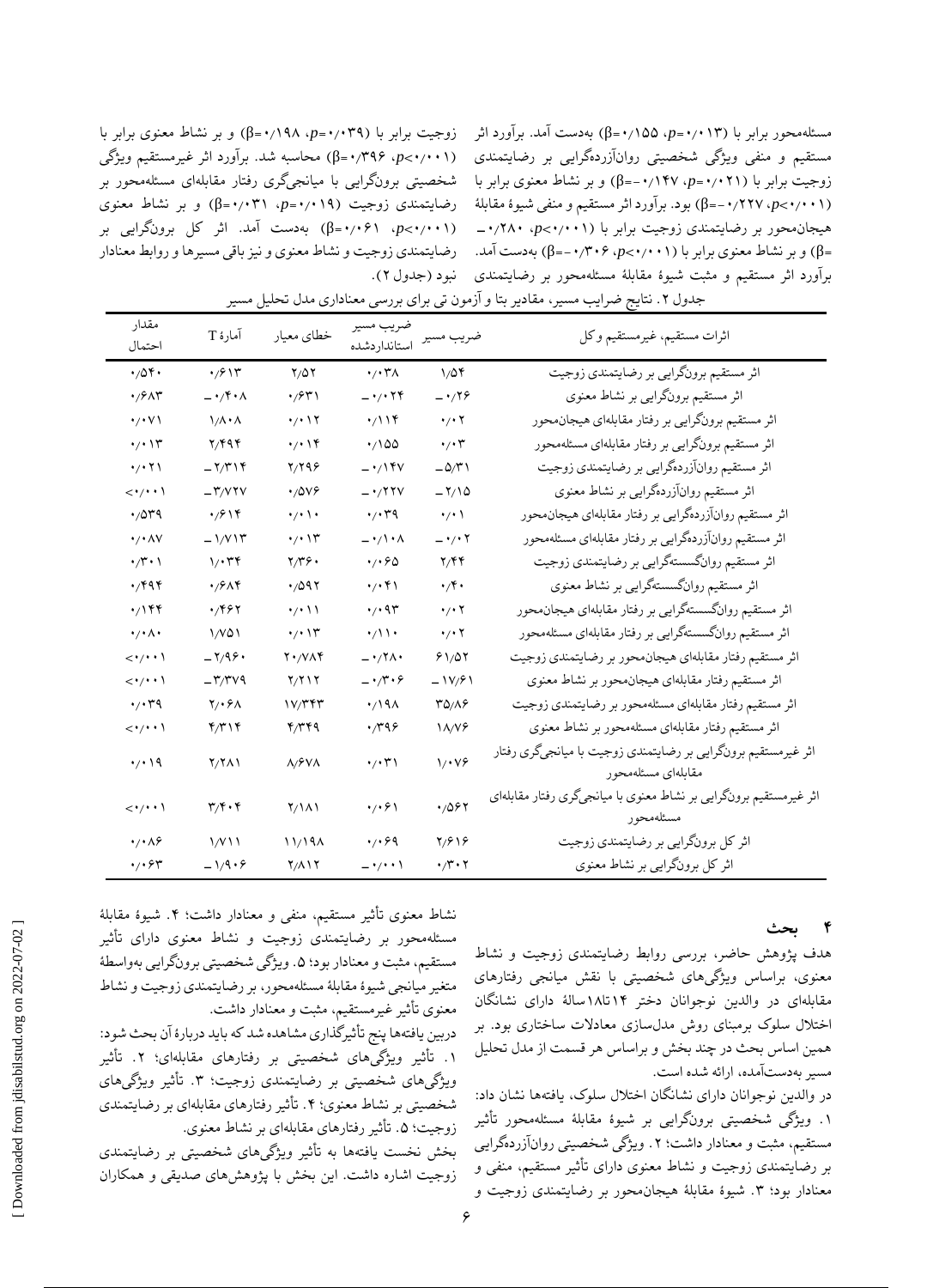زناشویی، با تأکید بر بررسی نارضایتی زناشویی بررسی و تأیید شد )۷(. رضایت زناشویی بهطور مستقیم و غیرمستقیم با پایداربودن واحد خانواده و کیفیت بهتر زندگی رابطه دارد و مشخص شده است، نارضایتی از ازدواج منجربه تنش و اضطراب و درنهایت، انحالل واحد خانواده میشود )۲۸(. ازطرفی افراد دارای ویژگی شخصیتی روانآزردهگرایی تمایل عمومی به تجربههای منفی چون ترس، غم، خشم و نفرت دارند. این عواطف منفی بازدارندٔه احساس خشنودی افراد است و باعث میشود، رضایتمندی زوجیت اشخاصکاهش یابد )۸(. درواقع در افرادی که نمرات بیشتری از ویژگی شخصیتی روانآزردهگرایی کسب میکنند، میزان رضایت و سازگاری زناشویی کاهش مییابد )۲۵(. همچنین افرادی که دارای ویژگی شخصیتی برونگرایی هستند، سرزندگی و شادابی بیشتری از خود نشان میدهند و بهنظر میرسد در روابط بینفردی از موفقیت بیشتری برخوردار هستند. ازآنجاکه برونگرایی با عواطف مثبتی مانند صمیمیت، خوشبینی و هیجانهای مثبت همراه است، میتواند باعث ایجاد روابط زناشویی محکم بین زن و مرد شود و افزایش رضایتمندی زوجیت را بهدنبال داشته باشد )۸(.

بخش دوم یافتههای پژوهش به تأثیر ویژگیهای شخصیتی بر نشاط معنوی اشاره داشت. برای این بخش از یافتهها پژوهشی پیدا نشد که در آن رابطٔه ویژگیهای شخصیتی با نشاط معنوی بررسی شده باشد؛ اما پژوهشهایی حاکیاز تأثیر ویژگیهای شخصیتی بر شادکامی، نشاط و هوش معنوی یافت شد که از آن جمله میتوان به پژوهش سلیمی )۳۰( در داخل کشور و پژوهشهای گوپتا و کومار )۳1( و سینگ )۳۲( در خارج از کشور اشاره کرد. سلیمی دریافت، برونگرایی، وظیفهشناسی و روانآزردهگرایی میتوانند بهطور معناداری شادکامی را پیشبینی کنند؛ بهگونهایکه افراد برونگرا و وظیفهشناس، احساس شادکامی بیشتر و افراد روانآزردهگرا، احساس شادکامی کمتری را تجربه میکنند )۳۰(. گوپتا و کومار در پژوهش خود گزارش کردند، روانآزردهگرایی، برونگرایی، بازبودن برای تجربه، موافقبودن و وظیفهشناسی، با شادکامی و نشاط رابطٔه معنادار دارد )۳1(. همچنین سینگ دریافت، بین شادکامی و نشاط با عوامل اصلی شخصیت )روانآزردهگرایی، برونگرایی، بازبودن برای تجربه، موافقبودن، وظیفهشناسی) رابطهٔ معناداری مشاهده میشود (۳۲).

در تبیین این یافتٔه پژوهش حاضر میتوان گفت، بهطور کلی نشاط و شادزیستی تحتتأثیر عوامل درونی و بیرونی است؛ اما تأثیر عوامل بیرونی صرفاً کوتاهمدت است و براساس عوامل درونی شادزیستی بهطور مجدد به خط پایه برمیگردد؛ بنابراین شادزیستی بلندمدت با عوامل پایدار درونی (شخصیت) ارتباط دارد (۳۰). همچنین افراد دارای ویژگی شخصیتی روانآزردهگرایی بر رویدادهای منفی زندگی بیشتر تأکید دارند و درنتیجه کمتر احساس شادمانی و خوشبختی میکنند؛ ازاینرو دارای نشاط معنوی کمتری هستند )۸(. از میان ویژگیهای شخصیتی، روانآزردهگرایی بهصورت بیثبات، نگران و عصبی، برونگرایی بهشکل اجتماعی، دوستانه، سرزنده، فعال و اهل گفتوگو، بازبودن برای تجربه بهصورت خالق، تخیلی، باهوش، کنجکاو، دارای ذهن باز، غیرمتعارف و ماجراجو، موافقبودن بهشکل

(۷)، ترقیجاه و همکاران (۸)، دهقان منشادی و شاهرخینیا (۲۴)، چهره و همکاران )۲۵(، خادمی و همکاران )۲۶(، شاکریان و همکاران )۲۷(، در داخل کشور و پژوهشهای یانگ و همکاران )۲۸( و فیشر و مکنالتی )۲۹( در خارج از کشور همخوان است. تمامی آنها دریافتند، بین ویژگیهای شخصیتی و رضایتمندی زوجیت، رابطٔه معناداری وجود دارد. صدیقی و همکاران دریافتند، بین ویژگیهای شخصیتی روانآزردهگرایی و برونگرایی با رضایت زناشویی رابطٔه منفی و بینگشودگی، توافق و وظیفهشناسی با رضایت زناشویی رابطٔه مثبت معنادار مشاهده میشود )۷(. در پژوهش دهقان منشادی و شاهرخینیا نیز عوامل شخصیتی با دو عامل صمیمیت و رضایت زناشویی رابطهای مثبت و معنادار نشان داد )۲۴(. در پژوهش چهره و همکاران مشخص شد، ویژگی روانآزردهگرایی با رضایت زناشویی ارتباط منفی و معنادار و ویژگیهای شخصیتی مسئولیتپذیری، برونگرایی، توافقجویی و گشودگی با رضایت زناشویی ارتباط مثبت و معناداری دارند )۲۵(. همچنین براساس یافتههای پژوهش ترقیجاه و همکاران، رضایت زناشویی با روانآزردهگرایی همبستگی منفی و معناداری داشت و با ویژگیهای شخصیتی برونگرایی، گشودگی، توافقپذیری و وظیفهشناسی دارای همبستگی مثبت و معنادار بود (۸). خادمی و همکاران نتیجه گرفتند، روانآزردهگرایی و برونگرایی با رضایت زناشویی رابطه دارد و روانآزردهگرایی بهشکل منفی بر روابط زوجین و رضایت زناشویی تأثیرگذار است. درمقابل برونگرایی رابطهٔ مثبتی با رضایت زناشویی زوجین و گشودگی به تجربه نشان داد. همچنین رابطٔه تحصیالت با برونگرایی، ناسازگاری اجتماعی و ٔ فروپاشی شخصیت و سن و رابطه روانآزردهگرایی با ارتباط زناشویی، رابطه با فرزندان، جهتگیری مذهبی و بازگشت عاطفی تأیید شد )۲۶(. نتایج پژوهش شاکریان و همکاران مشخص کرد، بین عامل شخصیتی روانآزردهگرایی و رضایتمندی زناشویی رابطٔه منفی وجود دارد؛ ولی عوامل شخصیتی برونگرایی، وظیفهشناسی، مقبولیت و گشودگی با رضایتمندی زناشویی دارای رابطٔه مثبت است؛ بهعالوه عامل شخصیتی برونگرایی سهم بیشتری را در پیشبینی رضایتمندی زناشویی ایفا میکند )۲۷(. یانگ و همکاران در بررسی ویژگیهای شخصیتی، ارتباط روانآزردهگرایی را با چگونگی کیفیت رابطٔه زناشویی گزارش کردند (۲۸). مطالعهٔ فیشر و مکنالتی نشان داد، زنان و مردانی که در ویژگی روانآزردهگرایی نمرات بیشتری کسب میکنند، رضایت زناشویی کمتری دارند )۲۹(.

در تبیین یافتٔه مذکور پژوهش حاضر باید گفت، ویژگیهای شخصیتی زوجین ازجمله عوامل مؤثرتر در میزان رضایت از زندگی است که در بیان تغییرات رضایتمندی زوجیت اهمیت ویژهای دارد )۴(. رابطٔه زناشویی ارتباط دو شخصیت مختلف با دو تاریخچٔه تکاملی و سبک شخصیتی متفاوت و ترکیبی از عوامل زیستی و تجربی است که هر کدام از زوجین با خود به زندگی زناشویی وارد میکنند )۷(. شخصیت نشاندهندٔه ویژگیهای فردی است که الگوی رفتاری ثابت افراد را به نمایش میگذارد؛ شخصیت را میتوان مجموعهای از ویژگیهای نسبتاً پایدار و منحصربهفرد که در موقعیتهای مختلف تغییر میکند، تعریف کرد )1۰(. اثرات شخصیت بر عملکرد فردی در حوزٔه روابط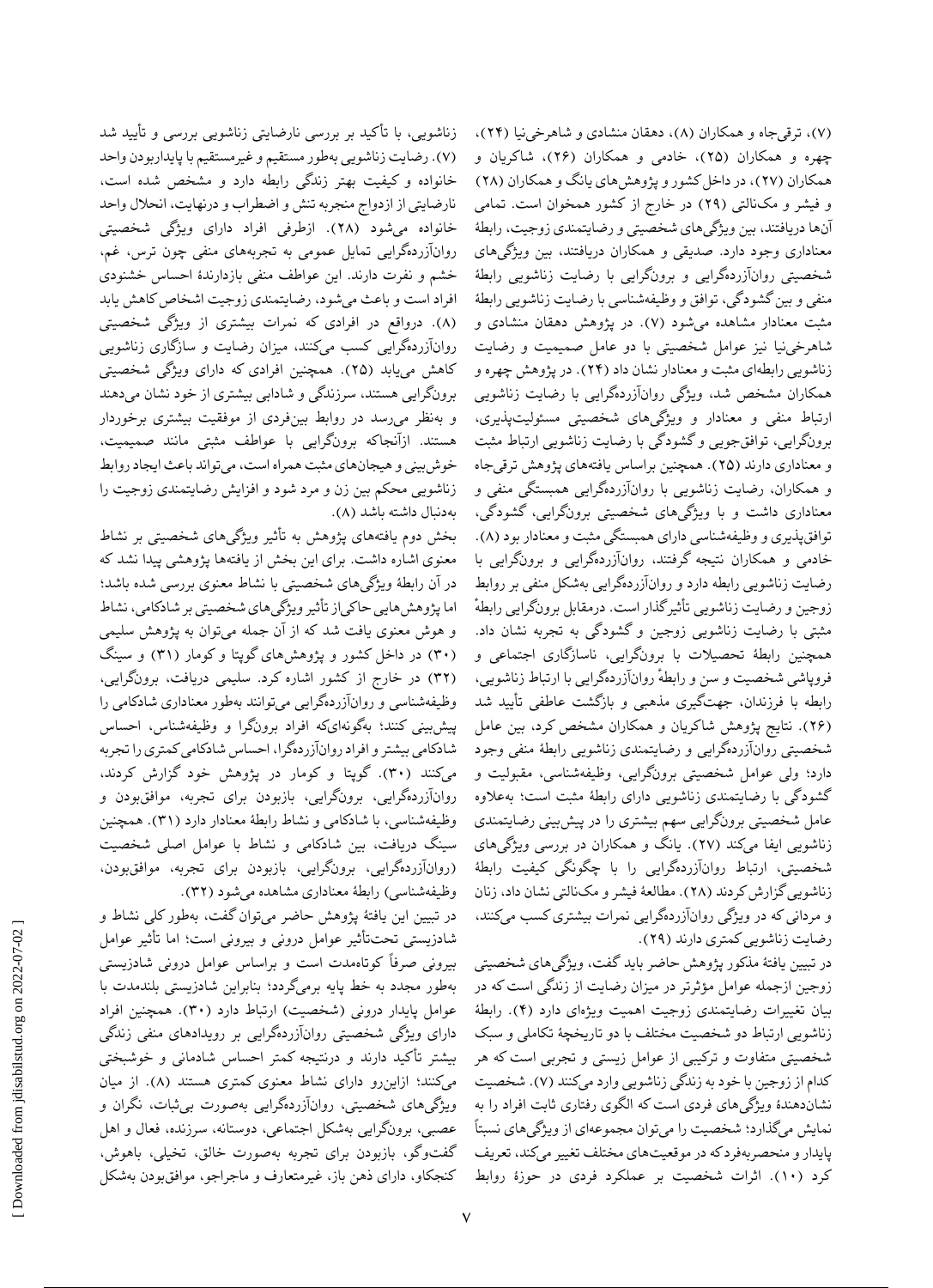همکاریکننده، مهربان، گرم، دارای قلب رئوف و حس همدردی و وظیفهشناسی، بهصورت سازمانیافته، مسئولیتپذیر و سختکوش تعریف شده است )۳۰(؛ ازاینرو این صفات شخصیتی و پایدار میتواند بر نشاط معنوی تأثیر گذارد.

بخش سوم یافتهها به تأثیر ویژگیهای شخصیتی بر رفتارهای مقابلهای اشاره داشت. این بخش با پژوهش اسماعیلی و همکاران همخوانی دارد. آنها در پژوهش خود نشان دادند، افراد دارای ویژگی شخصیتی روانآزردهگرایی با مشکالت بهصورت هیجانی رفتار میکنند )۳۳(. در تبیین این یافتٔه پژوهش حاضر میتوان گفت، ویژگیهای شخصیتی، صفات پایداری هستند که میتوانند رفتارهای مقابلهای را تحتتأثیر خود قرار دهند؛ برای مثال در افرادی که نمرات بیشتری از ویژگی شخصیتی روانآزردهگرایی کسب میکنند، بههنگام مواجهه با شرایط مشکل ساز توانایی حل مسئله کاهش می یابد (۲۵).

بخش چهارم یافتهها به تأثیر رفتارهای مقابلهای بر رضایتمندی زوجیت اشاره کرد. این بخش با پژوهشهای کمربیگی و کمربیگی )۴( و امینی و همکاران )۳۴( همخوان است. کمربیگی و کمربیگی دریافتند، سبک مقابلٔه مسئلهمدار با رضایتمندی زناشویی همبستگی مثبت و معناداری دارد؛ اما بین مقابلٔه هیجانمدار و اجتنابی با رضایتمندی زناشویی همبستگی منفی و معنادار مشاهده میشود )۴(. نتایج پژوهش امینی و همکاران نشان داد، سبک مقابلهای مسئلهمحور در پیشبینی رضایت زناشویی نقش دارد (۳۴).

در تبیین یافتٔه مذکور پژوهش حاضر میتوان گفت، آگاهی و استفاده از مهارتهای مقابلهای به تداوم و رضایت در زندگی زناشویی میانجامد؛ برای مثال توانایى حل مسئله، راهبرد مهمى است که فرد را قادر مىسازد موقعیتهاى مشکلآفرین زندگى روزمره و تأثیر هیجانى منفى آنها را بهخوبى مهار کند و از این طریق تنیدگى روانشناختى را کاهش دهد (۴). بهطور کلی در زمینهٔ ارتباط بین انواع مهارتهای مقابلهای با رضایتمندی زناشویی نتیجٔه پژوهش حاضر مؤید مباحث نظری و نظریٔه اندیشمندانی چون الزاروس و فولکمن بود. آنها معتقد هستند، مقابلههای مسئلهمدار موجب کاهش استرس در زندگی و درنتیجه رضایتمندی زناشویی و مقابلههای هیجانمدار باعث بهجاگذاشتن اثرات منفی و افزایش نگرانیها و استرسها و درنتیجه کاهش رضایتمندی زناشویی میشود )1۵(. زوجینی که مهارتهای مقابلهای مناسب را در موقعیتهای استرسزا بهکار میگیرند، بهتر قادر هستند با نیازها و چالشهای زندگی مقابله کنند و اثرات مخرب استرس را بر جسم و روان خود کاهش دهند و کمتر دچار کجرویها و رفتارهای نابهنجار اجتماعی شوند. همچنین زن و شوهرهایى که توانایى برقرارى ارتباط مناسب را دارا هستند، روابط زناشویى رضایتمندانهترى دارند. عالوهبراین تعامل منفى زن و شوهر در ایجاد نگرش منفى و وقوع طالق یا جدایى متغیر پیشبینیکنندٔه قوى است؛ بنابراین زوجینی که با رویکرد منطقی به سراغ حل مسائل زندگی میروند، از زندگی زناشویی خود رضایمتندی بیشتری دارند )۴(.

بخش پنجم یافتهها به تأثیر رفتارهای مقابلهای بر نشاط معنوی اشاره داشت. برای این یافته، هیچ پیشینٔه پژوهشی یافت نشد؛ اما براساس پیشینٔه نظری میتوان این تأثیر را تبیین کرد؛ زیرا مفاهیم مقابلٔه

مسئلهمدار با نشاط معنوی و مقابلٔه هیجانمدار با نبود نشاط معنوی همخوانی دارد. به تعبیر دیگر مقابلٔه مسئلهمدار، تالشی بهمنظور تغییر یا کاهش شرایط فشارزا است؛ درحالیکه مقابلٔه هیجانمدار شامل رویکردی هیجانی و تحریکپذیر دربرابر شرایط فشارزا میشود )۳۳(. در تبیین این یافته باید گفت، بهطور کلی میتوان بیان کرد، افراد دارای نشاط معنوی از آرامش بیشتری برخوردار هستند و بهتر میتوانند احساسات خود را تنظیم کنند و در مواجهه با آنها توانایی بیشتری دارند؛ همچنین مسائل و مشکالت را بهتر میپذیرند )11(. ایجاد نشاط معنوی در زوجین میتواند بر حاالت روانی نوجوانان نیز تأثیرگذار باشد  $.$ (1۲)

در انتها براساس یافتههای پژوهش این پیشنهادها ارائه میشود: به آموزشهای پیش از ازدواج اهمیت داده شود تا با انتخاب و رفتار صحیح، سطح رضایتمندی زوجیت در خانوادهها ارتقا یابد؛ در زوجهای کنونی با شیوههای آموزشی و مهارتی موجود میتوان به ارتقای رضایتمندی زوجیت کمک کرد؛ برنامهریزیهای مناسبی بهمنظور گسترش معنویت در بین خانوادهها انجام شود؛ شناخت علمی دقیق از معنویت و نشاط معنوی، میتواند خمیرمایٔه تدوین بستههای آموزشیمهارتی در این زمینه باشد؛ زیرا برخی از تمایز بین معنویت و مذهبیبودن غافل هستند؛ راهبردهای رویکرد معنادرمانی در ترویج و ارتقای نشاط معنوی بهکار رود؛ گسترس کارگاههای مهارتآموزی بهطور منسجمتر و سیستمی توسط نهادهای مربوط جدی گرفته شود؛ توجه به مسائل روانشناختی در خانوادهها در نهادهای مرتبط با خانواده فراگیرتر مدنظر قرار گیرد.

# **۵ نتیجهگیری**

براساس یافتههای پژوهش حاضر نتیجه گرفته میشود، در والدین نوجوانان دارای نشانگان اختالل سلوک، رضایتمندی زوجیت و نشاط معنوی بهطور مستقیم تحتتأثیر رفتارهای مقابلهای و ویژگی شخصیتی روانآزردهگرایی قرار دارند؛ اما برای اثرپذیری از ویژگی شخصیتی برونگرایی نیازمند میانجیگری رفتارهای مقابلهای مسئلهمحور هستند. همچنین ویژگی شخصیتی روانگسستهگرایی با هیچیک از متغیرها رابطه ندارد. براساس این نتایج، پژوهش حاضر بر اهمیت تأثیر مهارتهای مقابله با استرس برای ارتقای رضایتمندی زوجیت و نشاط معنوی تأکید دارد و نقش متغیر میانجی در این پژوهش بسیار پررنگ است؛ اگرچه خود رفتارهای مقابلهای، رضایتمندی زوجیت و نشاط معنوی تحتتأثیر مستقیم ویژگیهای شخصیتی قرار دارند؛ بنابراین باتوجه به روابط بین متغیرها در مدل استخراجشدٔه مدلسازی معادالت ساختاری بهدستآمده، میتواند ٔ درباره بهبود وضعیت والدین نوجوانان، برنامهریزیهای کاربردی مناسبی ارائه شود و اقدامات الزم انجام گیرد.

# **6 تشکر و قدردانی**

از تمامی شرکتکنندگان که در این پژوهش صبورانه یاری رساندند، سپاسگزاری فراوان میشود.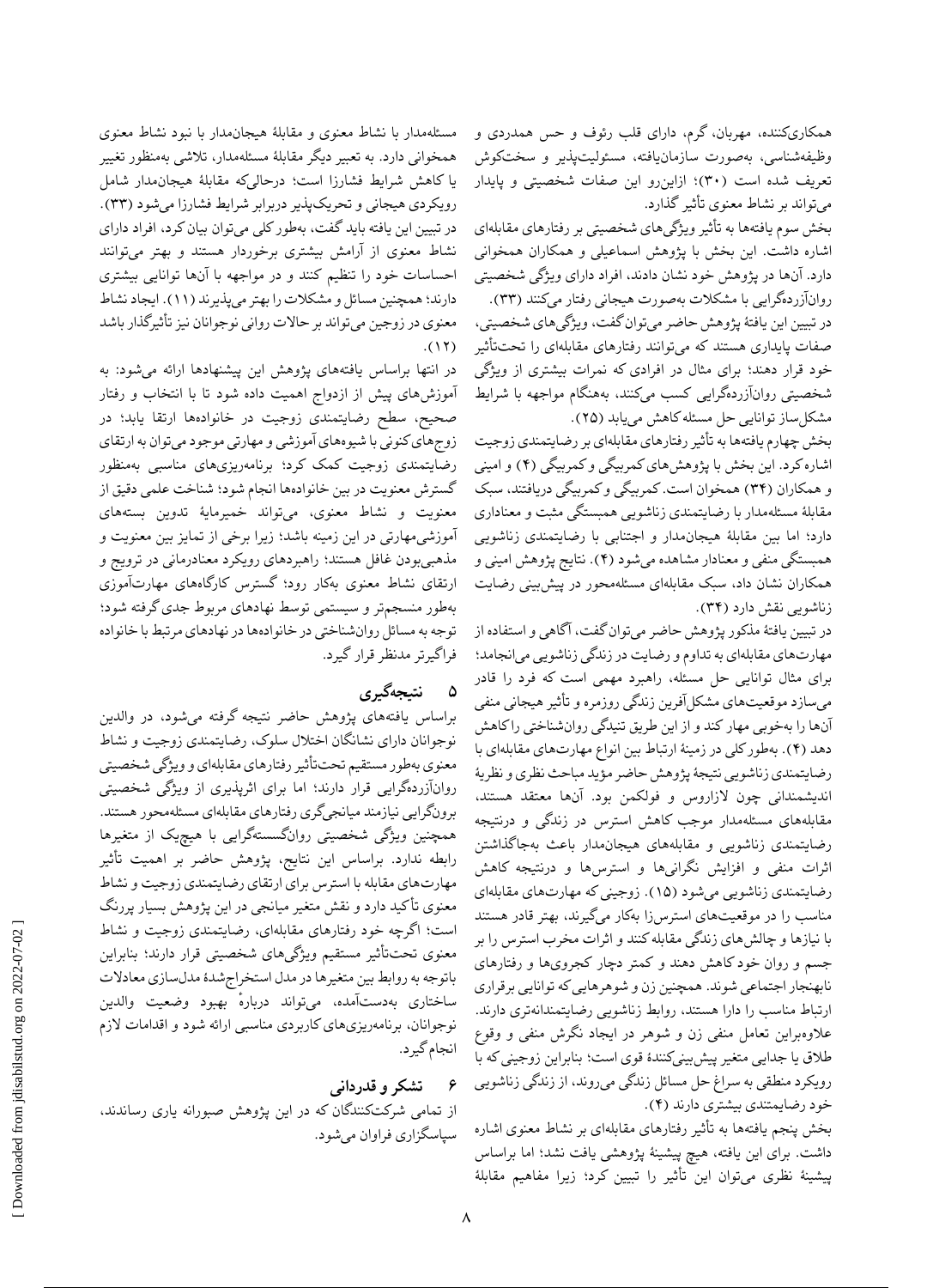**7 بیانیهها**

نویسندگان اعالم میکنند هیچگونه تضاد منافعی ندارند.

تأییدیٔه اخالقی و رضایتنامه از نویسندگان مالحظات اخالقی رعایتشده در پژوهش حاضر به این شرح بود: به تمامی شرکتکنندگان در تمامی مراحل توضیحات الزم دربارٔه پژوهش ارائه شد و پس از جلب رضایت آنها، اقدام برای اجرا صورت گرفت؛ این افراد بهترتیب اجرا کادر همکاریکننده از مدارس، دانشآموزان در مرحلٔه غربالگری و والدین در مرحلٔه سنجش اصلی بودند؛ همچنین به آزمودنیها خاطرنشان شد، تمامی اطالعات آنها محرمانه میماند و حریم خصوصی آنان کامالً رعایت میشود. تضاد منافع منابع مالی پژوهش حاضر، بدون حمایت مالی نهاد یا سازمانی انجام شد. مشارکت نویسندگان این پژوهش، بهعنوان رسالٔه دکتری اجرا شد؛ بهگونهایکه تمامی نویسندگان، به یک اندازه در آن سهیم بودند.

#### **References**

- 1. Salvatore JE, Dick DM. Genetic influences on conduct disorder. Neurosci Biobehav Rev. 2018;91:91–101. <https://doi.org/10.1016/j.neubiorev.2016.06.034>
- 2. Ganji H. Ravanshenasi omoumi [General Psychology]. Tehran: Savalan; 2021. [Persian]
- 3. Choubchian Langarudi H, Zarbakhsh MR. The relationship between psychological hardiness, coping styles, emotion regulation and tendency toward addiction among students. Family and Research. 2018;15(3):31–50. [Persian]<http://qjfr.ir/article-1-773-en.html>
- 4. Kamarbeigi K, Kamarbeigi A. Investigating the relationship between religious identity and coping styles with marital satisfaction - case study: Ilami couples. Police Women. 2020;14(32):163–79. [Persian] [http://journals.police.ir/article\\_94300.html?lang=en](http://journals.police.ir/article_94300.html?lang=en)
- 5. Kim YR, Tyrer P, Lee HS, Kim SG, Connan F, Kinnaird E, et al. Schedule for personality assessment from notes and documents (SPAN-DOC): preliminary validation, links to the ICD-11 classification of personality disorder, and use in eating disorders: schedule for personality assessment from notes and documents (SPAN-DOC). Personal Ment Health. 2016;10(2):106–17.<https://doi.org/10.1002/pmh.1335>
- 6. Khajenouri B, Dehqani R. Adolescents' problems and their relationship with family institution: the case study of parental conflicts and adolescents' mental health. Journal of Sociology of Social Institutions. 2016;3(7):37– 66. [Persian] [http://ssi.journals.umz.ac.ir/article\\_1392.html?lang=en](http://ssi.journals.umz.ac.ir/article_1392.html?lang=en)
- 7. Sedighi F, Dokanei Fard F, Rezakhani SD. Structural model of marital satisfaction based on personality traits and attachment styles mediated by coping strategies. Journal of Psychological Science. 2021;19(95):1475–85. [\[Persian\]](https://psychologicalscience.ir/article-1-812-fa.html) <http://psychologicalscience.ir/article-1-812-en.html>
- 8. Taraghijah S, Bahadori Khosroshahi J, Khanjani Z. The prediction of the women's marital satisfaction by their personality characteristics and religiosity. Family Counseling and Psychotherapy. 2017;6(2):107–27. [Persian] [https://fcp.uok.ac.ir/article\\_44542.html?lang=en](https://fcp.uok.ac.ir/article_44542.html?lang=en)
- 9. Li PFJ, Wong YJ, Chao RCL. Happiness and meaning in life: unique, differential, and indirect associations with mental health. Couns Psychol Q. 2019;32(3–4):396–414. <https://doi.org/10.1080/09515070.2019.1604493>
- 10. Kaplan H, Sadock V. Kaplan & Sadock's synopsis of psychiatry, behavioral sciences/clinical psychiatry. Rezaee F. (Persian translator). Tehran: Arjmand Publications; 2018.
- 11. Bieda A, Hirschfeld G, Schönfeld P, Brailovskaia J, Lin M, Margraf J. Happiness, life satisfaction and positive mental health: Investigating reciprocal effects over four years in a Chinese student sample. Journal of Research in Personality. 2019;78:198–209.<https://doi.org/10.1016/j.jrp.2018.11.012>
- 12. Khazaee-Pool M, Ebrahimi R, Golmohammadi S, Pashaei T. Exploring the students' viewpoints about spiritual vitality in Kurdistan university of medical sciences. Islam and Health Journal. 2019;4(2):34–40. [Persian] <http://iahj.ir/article-1-179-en.html>
- 13. Paterson M, Green JM, Basson CJ, Ross F. Probability of assertive behaviour, interpersonal anxiety and selfefficacy of South African registered dietitians. J Hum Nutr Diet. 2002;15(1):9–17. <https://doi.org/10.1046/j.1365-277x.2002.00326.x>
- 14. Boeving CA. Coping and adjustment in child cancer surviours: an investigation into spirituality as a predictor of psychosocial outcomes [PhD dissertation]. [Virginia, US]: Faculty of Virginia Polytechnic Institute, State University; 2003.<http://hdl.handle.net/10919/27558>
- 15. Lazaros RS , Folkman S. Coping and adaptation. In: Gentry WD; editor. The handbook of behavioral medicine. New York: The Guilford Press; 1980.
- 16. Habibi A, Adanvar M. Structural equation modeling and factor analysis (LISREL manual). Tehran: Jihad Daneshgahi Publishing; 2017. [Persian]